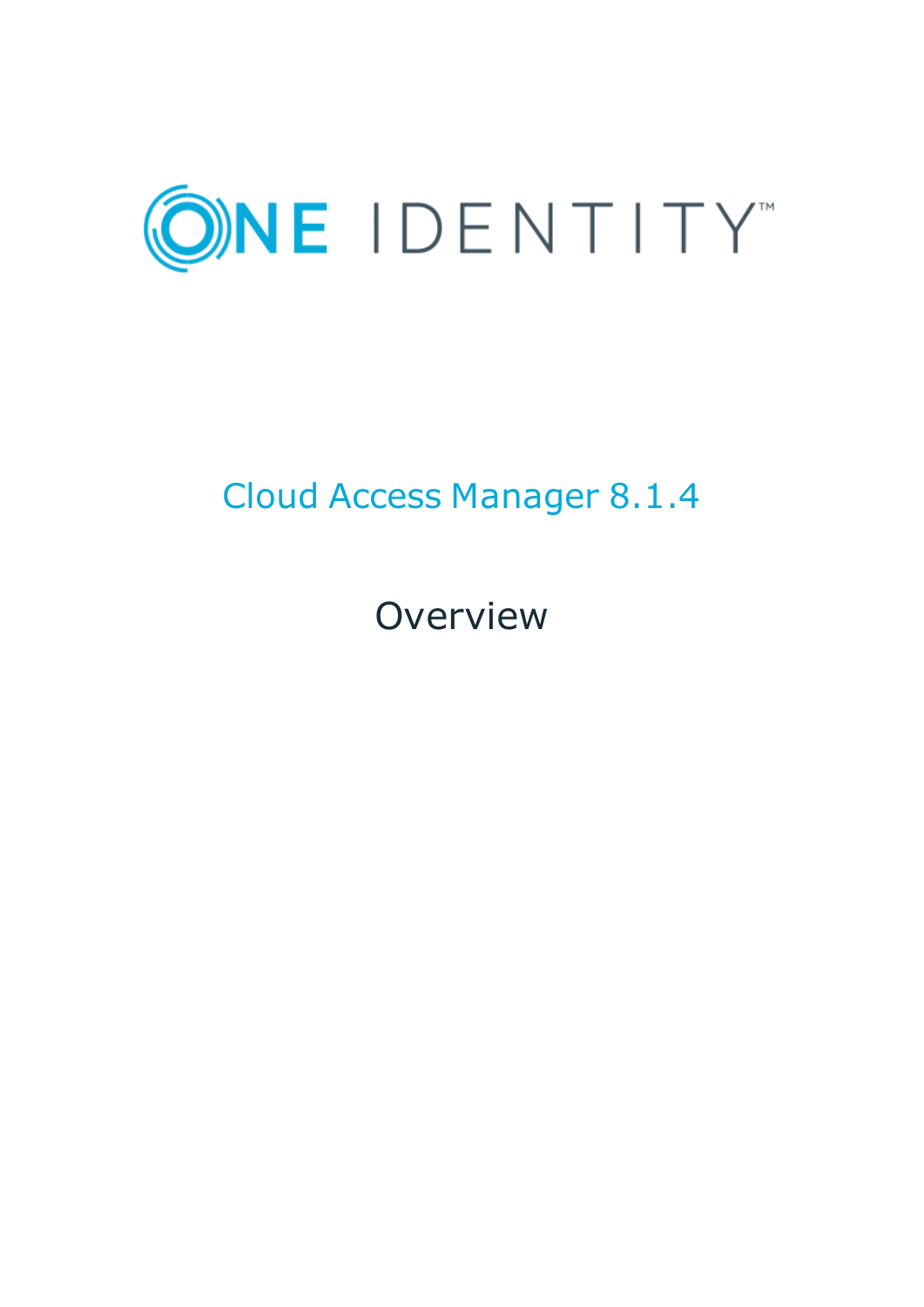#### **Copyright 2018 One Identity LLC.**

#### **ALL RIGHTS RESERVED.**

This guide contains proprietary information protected by copyright. The software described in this guide is furnished under a software license or nondisclosure agreement. This software may be used or copied only in accordance with the terms of the applicable agreement. No part of this guide may be reproduced or transmitted in any form or by any means, electronic or mechanical, including photocopying and recording for any purpose other than the purchaser's personal use without the written permission of One Identity LLC .

The information in this document is provided in connection with One Identity products. No license, express or implied, by estoppel or otherwise, to any intellectual property right is granted by this document or in connection with the sale of One Identity LLC products. EXCEPT AS SET FORTH IN THE TERMS AND CONDITIONS AS SPECIFIED IN THE LICENSE AGREEMENT FOR THIS PRODUCT, ONE IDENTITY ASSUMES NO LIABILITY WHATSOEVER AND DISCLAIMS ANY EXPRESS, IMPLIED OR STATUTORY WARRANTY RELATING TO ITS PRODUCTS INCLUDING, BUT NOT LIMITED TO, THE IMPLIED WARRANTY OF MERCHANTABILITY, FITNESS FOR A PARTICULAR PURPOSE, OR NON-INFRINGEMENT. IN NO EVENT SHALL ONE IDENTITY BE LIABLE FOR ANY DIRECT, INDIRECT, CONSEQUENTIAL, PUNITIVE, SPECIAL OR INCIDENTAL DAMAGES (INCLUDING, WITHOUT LIMITATION, DAMAGES FOR LOSS OF PROFITS, BUSINESS INTERRUPTION OR LOSS OF INFORMATION) ARISING OUT OF THE USE OR INABILITY TO USE THIS DOCUMENT, EVEN IF ONE IDENTITY HAS BEEN ADVISED OF THE POSSIBILITY OF SUCH DAMAGES. One Identity makes no representations or warranties with respect to the accuracy or completeness of the contents of this document and reserves the right to make changes to specifications and product descriptions at any time without notice. One Identity does not make any commitment to update the information contained in this document.

If you have any questions regarding your potential use of this material, contact:

One Identity LLC. Attn: LEGAL Dept 4 Polaris Way Aliso Viejo, CA 92656

Refer to our Web site ([http://www.OneIdentity.com](http://www.oneidentity.com/)) for regional and international office information.

#### **Patents**

One Identity is proud of our advanced technology. Patents and pending patents may apply to this product. For the most current information about applicable patents for this product, please visit our website at [http://www.OneIdentity.com/legal/patents.aspx](http://www.oneidentity.com/legal/patents.aspx).

#### **Trademarks**

One Identity and the One Identity logo are trademarks and registered trademarks of One Identity LLC. in the U.S.A. and other countries. For a complete list of One Identity trademarks, please visit our website at [www.OneIdentity.com/legal](http://www.oneidentity.com/legal). All other trademarks are the property of their respective owners.

#### **Legend**

- **WARNING: A WARNING icon indicates a potential for property damage, personal injury, or death.**
- **CAUTION: A CAUTION icon indicates potential damage to hardware or loss of data if instructions are not followed.**
- IMPORTANT, NOTE, TIP, MOBILE, or VIDEO: An information icon indicates supporting Œ information.

Cloud Access Manager Overview Updated - November 2018 Version - 8.1.4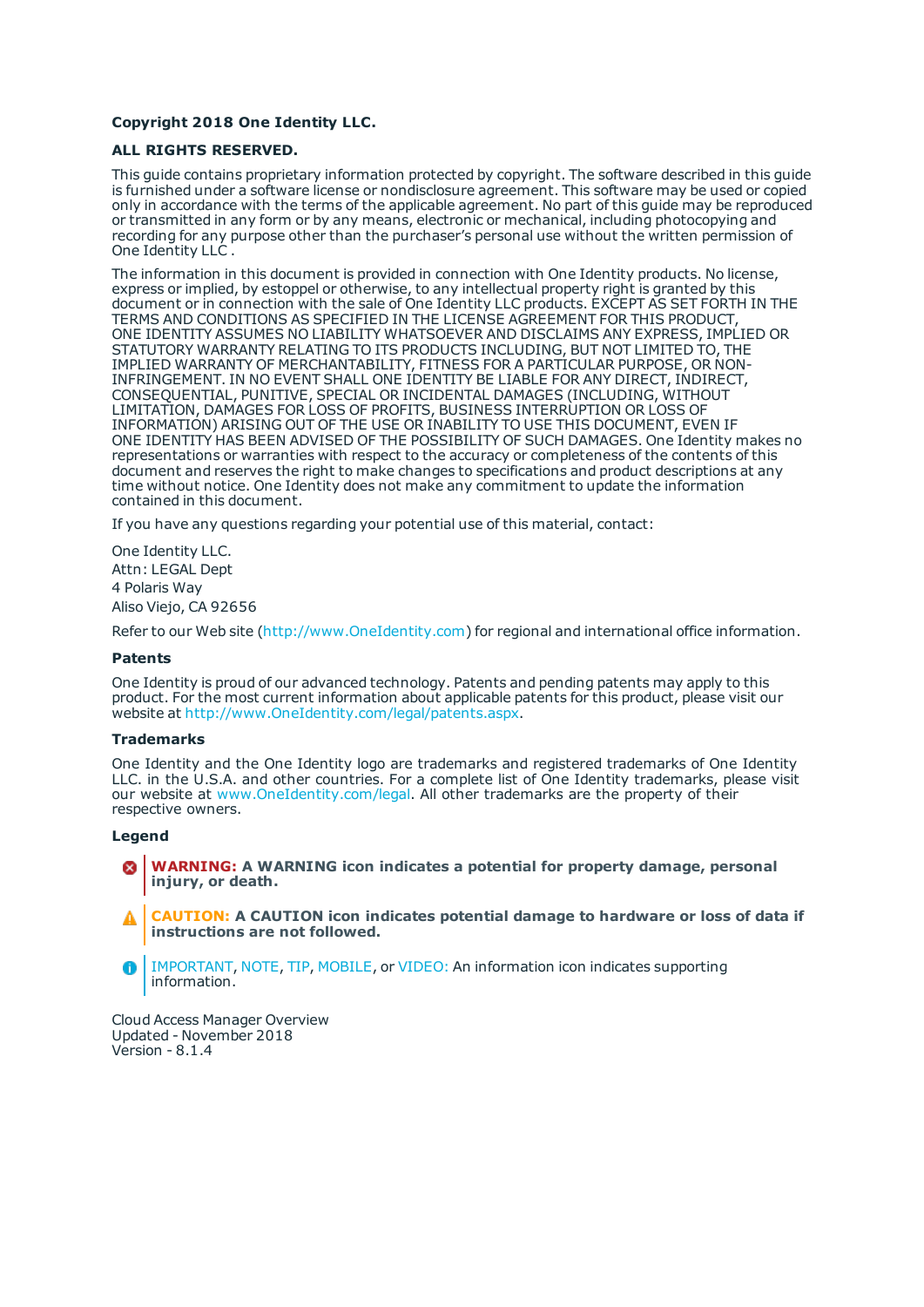# **Contents**

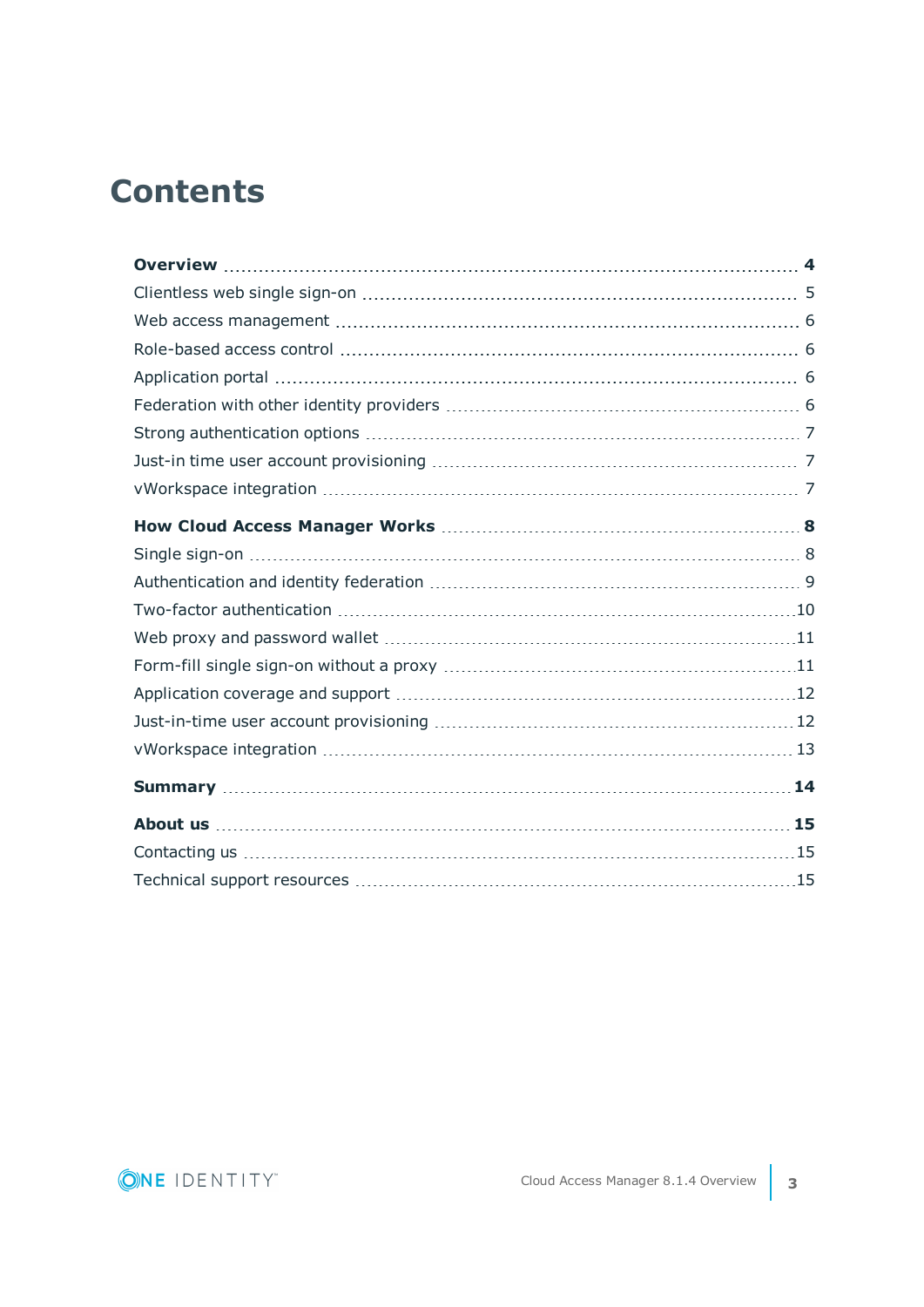**Overview**

**1**

<span id="page-3-0"></span>Cloud Access Manager is an identity bridge. It connects your users, your partners, and your customers to the applications they need.



Cloud Access Manager delivers real productivity gains to your end users while minimizing the effort needed to control access to your on-premise applications and cloud service accounts:

- Password wallet and identity federation functions provide your users with the convenience of Single Sign-On (SSO) to all applications, whether they run on your private network or in the public cloud.
- Cloud Access Manager provides web access management functionality using its web proxy technology, allowing you to expose your internal web applications securely to external users.

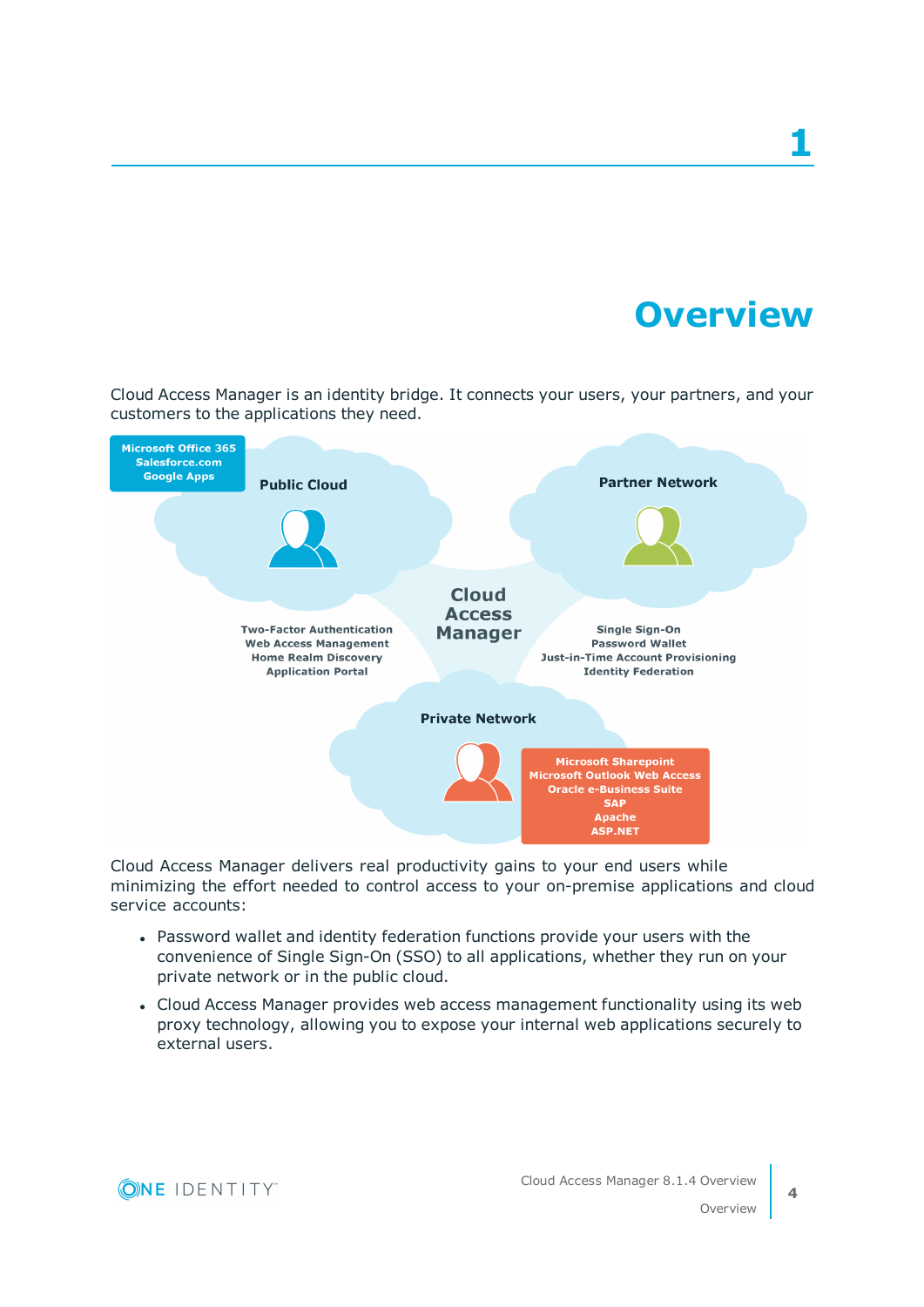- An easy-to-use customizable application portal provides your users with a convenient launchpad, allowing them to see and navigate to the applications they have access to.
- Identity federation with home realm discovery allows you to grant access to users in other forests within your own organization and in external organizations.
- For extra security you can configure Cloud Access Manager to require two-factor authentication for external users, or to protect sensitive applications.
- Just-in-time provisioning means that your users get access to the applications they need when they need them and not before, giving you cost savings in license seats, while at the same time reducing the administrative burden of application account provisioning.
- vWorkspace integration seamlessly brings application virtualization to the Cloud Access Manager environment, allowing vWorkspace application links to be displayed in the application portal, along with other web applications.
- For extra security you can configure Cloud Access Manager to require two-factor authentication for external users, or to protect sensitive applications.

### <span id="page-4-0"></span>**Clientless web single sign-on**

Cloud Access Manager can automatically log users on to almost any web application. While its web proxy component can automate login to applications that require Kerberos, NT LAN Manager (NTLM), HTTP, or forms-based authentication, its built-in security token service (STS) can provide Single Sign-On (SSO) to claims-aware applications that comply with either SAML or WS-Federation standards.

Cloud Access Manager's secure Password Wallet holds the user's application credentials. Once Cloud Access Manager has learned the user's credentials for an application, it will store them in the Password Wallet, and subsequently automatically forward them to the application whenever it is launched by the authenticated user through Cloud Access Manager.

In a Windows Active Directory environment, a Kerberos ticket is created and stored on a user's computer when the user logs in. This ticket allows the user to access services on the network without having to enter their username and password again. Because Cloud Access Manager can accept Kerberos tickets as a form of authentication, Windows authenticated users can launch their application portal directly, without the need to log on again.

In addition, because Cloud Access Manager uses a proxy-based approach to SSO, your users do not have to download any client software. Their credentials are stored safely in the Cloud Access Manager Password Wallet on your private network.

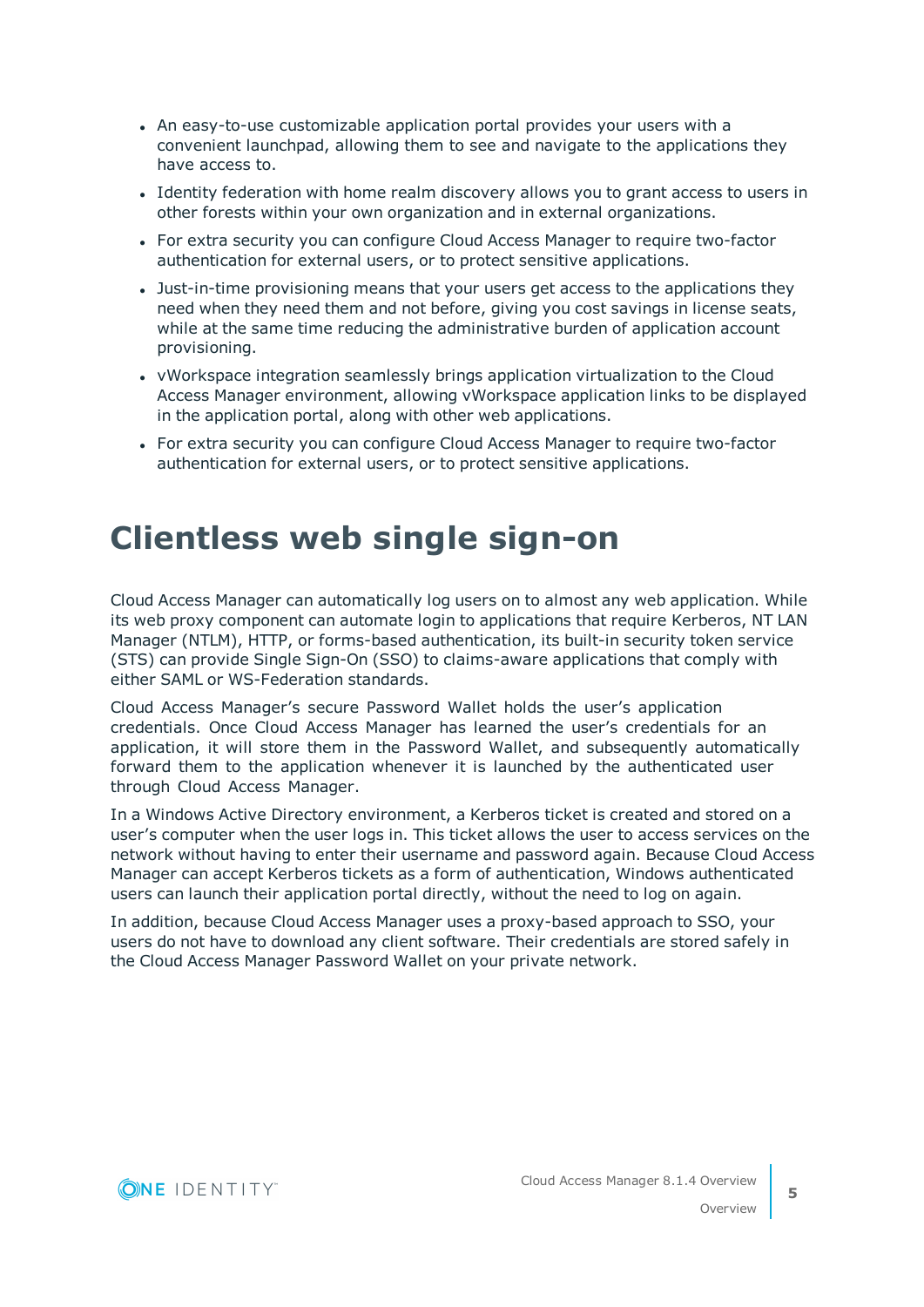### <span id="page-5-0"></span>**Web access management**

Cloud Access Manager's web proxy component acts as a security gateway to protected applications on a private network. You do not have to install and manage plugins on all of your individual web servers — configuration, auditing and control is centralized through Cloud Access Manager — and because your applications can continue to run on your internal network, they are safely protected from many web-based attacks. In addition, you can grant access to application URLs through Cloud Access Manager's Role Editor.

### <span id="page-5-1"></span>**Role-based access control**

Privileges can be granted or denied easily and quickly through Cloud Access Manager's Role Editor. You can create roles for members and individual users from internal and external directories and the roles can then be applied to applications, groups of applications, and Cloud Access Manager administration functions.

# <span id="page-5-2"></span>**Application portal**

Users can view and access their applications through the customizable application portal. While applications granted by the Cloud Access Manager administrator appear automatically on the application portal page users can also add their own bookmarks to their favorite applications. In addition, users can access their Password Wallet from the application portal, to change the credentials that have been stored for a particular application, or configure auto-form fill behavior.

# <span id="page-5-3"></span>**Federation with other identity providers**

If you have multiple directory forests in your organization that need access to the same applications, or if you need to provide access to users in different organizations, you can do that with Cloud Access Manager. Cloud Access Manager can federate with any identity provider that can accept and process a SAML or WS-Federation authentication request.

Cloud Access Manager will extract the claims from the incoming assertion and use them to make authorization decisions based on its role configurations. At logon, Cloud Access Manager will allow the user to select the identity provider that they belong to. Using cookies, Cloud Access Manager will remember which identity provider was chosen.

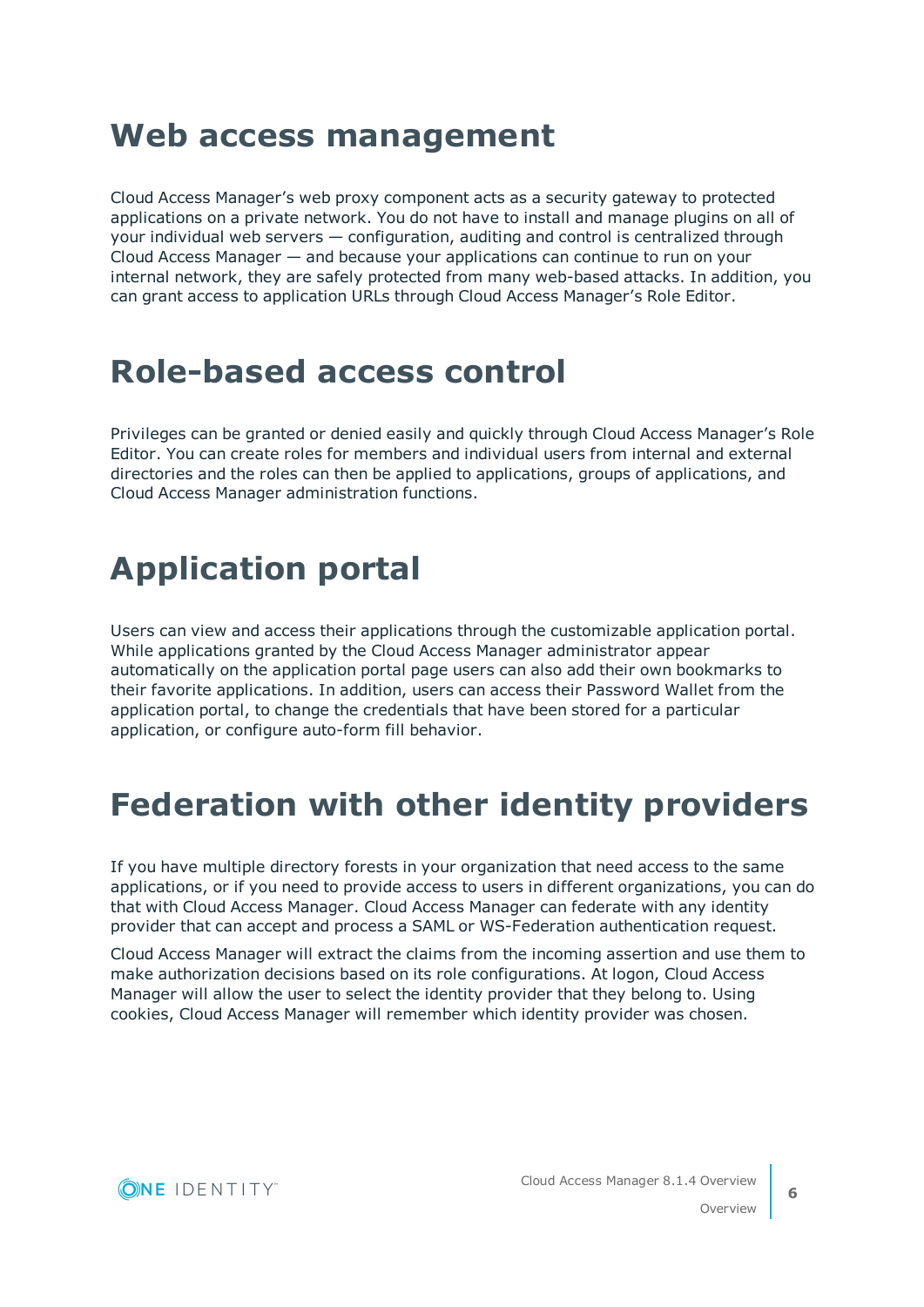# <span id="page-6-0"></span>**Strong authentication options**

You can configure Cloud Access Manager to require two-factor authentication for all users. When a user accesses Cloud Access Manager, in addition to their normal username and password, they will be prompted to enter a one-time password (OTP). To allow a user to supply a valid OTP they must physically possess an authentication device, this provides the additional assurance that the user attempting to log on is indeed who they claim to be.



## <span id="page-6-1"></span>**Just-in time user account provisioning**

When an authorized user needs access to an application for the first time, a new account must be set up for that user. Traditionally, as part of the hiring process, application user accounts are pre-emptively created for each user, whether they really need access to those accounts or not. This approach to user account provisioning can cause so-called authorization creep, where individuals are given access to systems that they may not even use and those privileges are never removed from the users.

Alternatively, accounts are provisioned manually as and when required. This promotes the principle of least privilege, by only giving your users access to resources that they need to do their job, but to do this manually for a large user population and a large number of applications is a significant management overhead.

Cloud Access Manager's just-in-time user account provisioning feature means that your users can access the applications they need at the point they need them with the minimum of administrative effort. For applications that are licensed per user, this can deliver significant savings since user accounts are no longer created unless they are actually used.

### <span id="page-6-2"></span>**vWorkspace integration**

You can configure Cloud Access Manager to connect to a vWorkspace server and retrieve a list of allowed resources, which can then be displayed on the Cloud Access Manager application portal.

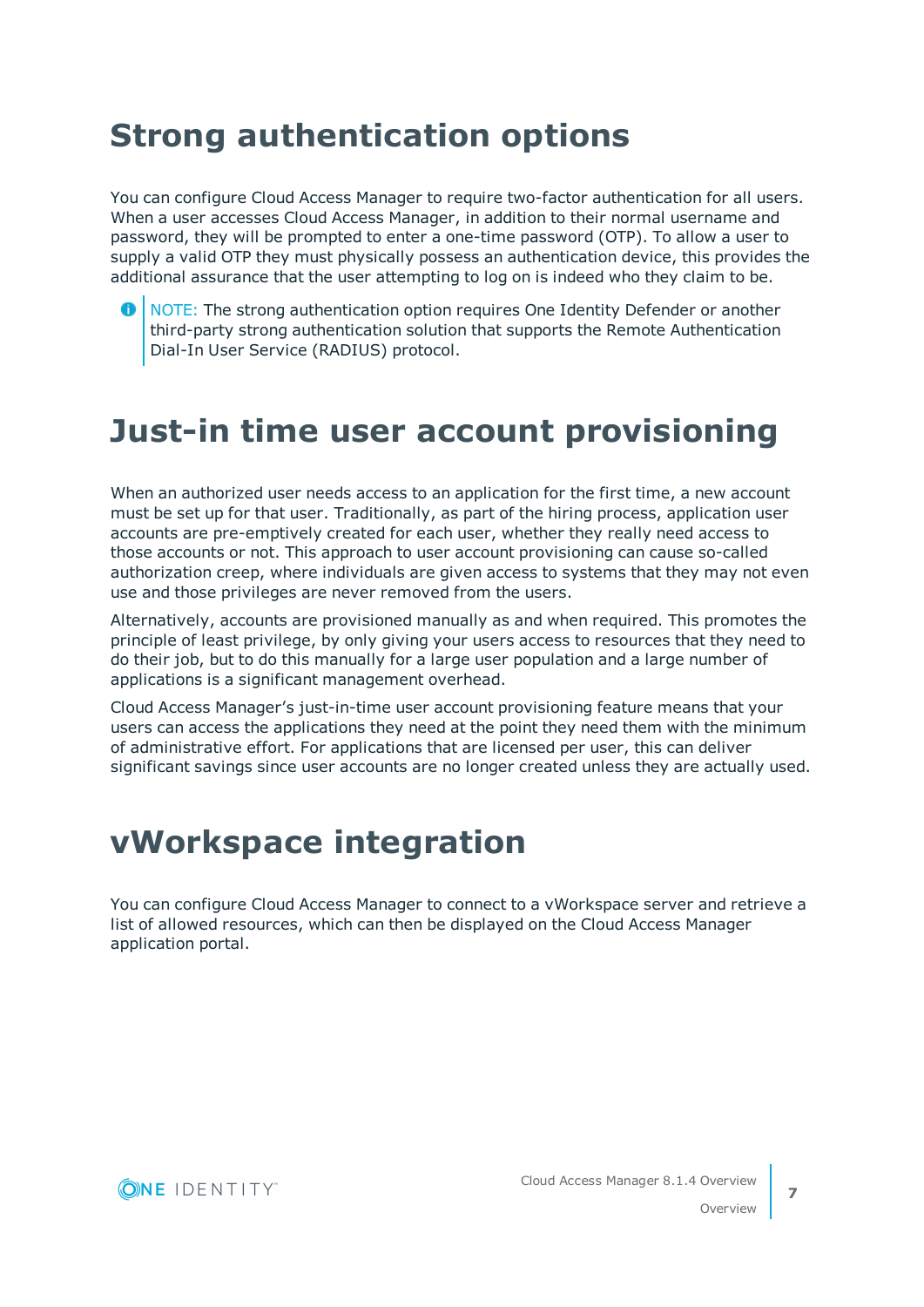# <span id="page-7-0"></span>**How Cloud Access Manager Works**

This section provides detailed information on how Cloud Access Manager works and describes:

# <span id="page-7-1"></span>**Single sign-on**

Cloud Access Manager uses protocol transition to translate credentials supplied to it at login into a form. The form can be consumed by applications the user accesses through Cloud Access Manager.

When a user enters their username and password at login this information can be used to:

- Create a Kerberos ticket on-the-fly using delegation protocols to automate login to a web site supporting Windows Integrated Authentication.
- Generate a SAML assertion or WS-Federation security token signed using Cloud Access Manager's identity provider certificate — to support Single Sign-On (SSO) to a claims-aware application.
- Key into the user's Password Wallet containing the usernames and passwords that Cloud Access Manager has remembered for that user, which in turn can be used to automate login to applications that support forms based, NTLM digest, or HTTP basic authentication.
- <sup>l</sup> Generate an HTTP header containing the subject information, and forward it to the firewalled application. The application is modified to recognize and trust the header as an authentication token.

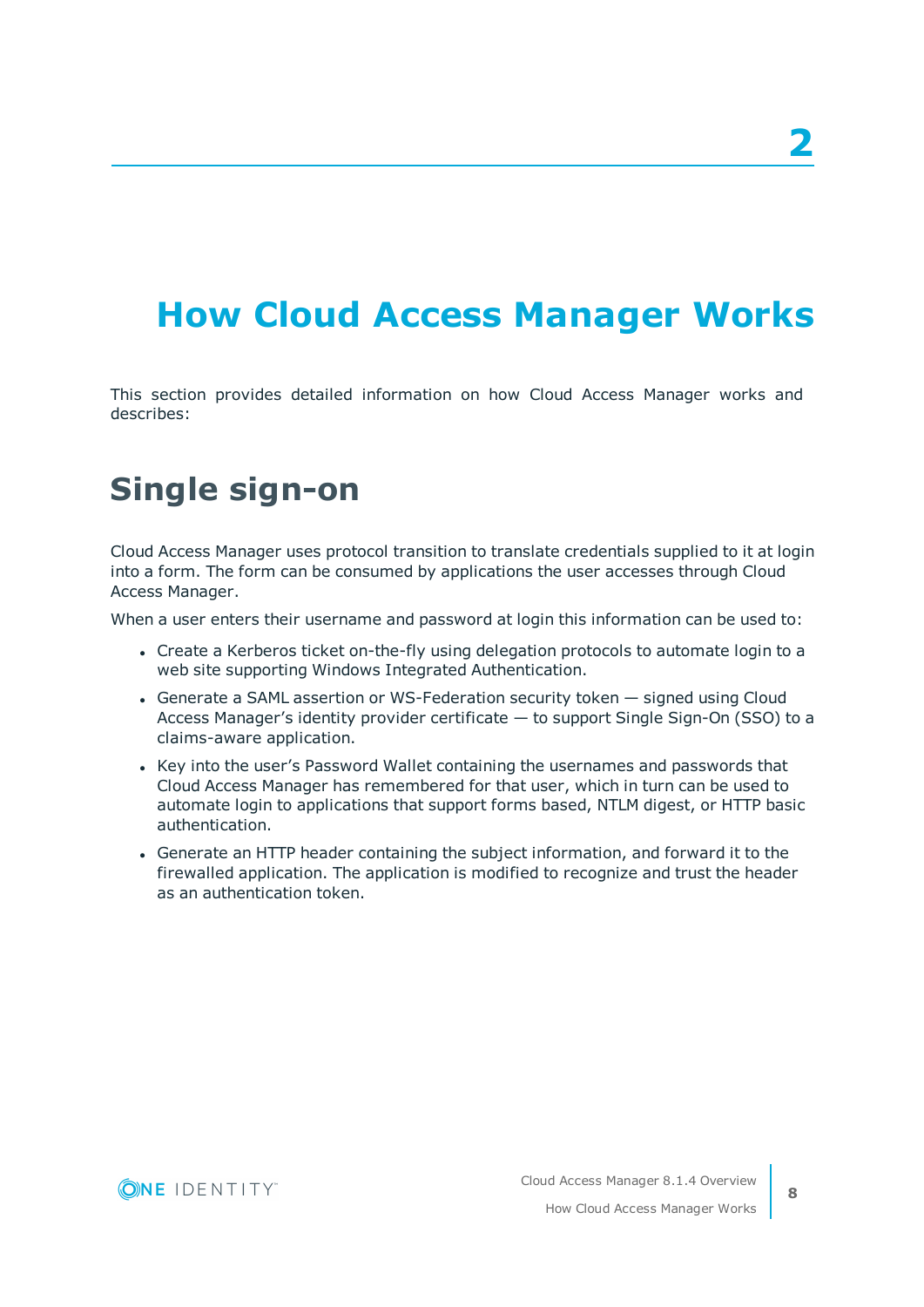

# <span id="page-8-0"></span>**Authentication and identity federation**

Cloud Access Manager allows you to set up front-end authentication to use any Lightweight Directory Access Protocol (LDAP) compliant user directory using its built-in Security Token Service (STS). If users in other organizations or forests need access to your applications, this can be achieved through identity federation. To do this, an identity provider must be installed on the remote network. If the identity provider is SAML or WS-Federation compliant, Cloud Access Manager can use it to authenticate the user.

You can configure Cloud Access Manager to extract claims from the security token sent by the identity provider. This information can make authorization decisions within Cloud Access Manager and can also be forwarded to the user's applications.

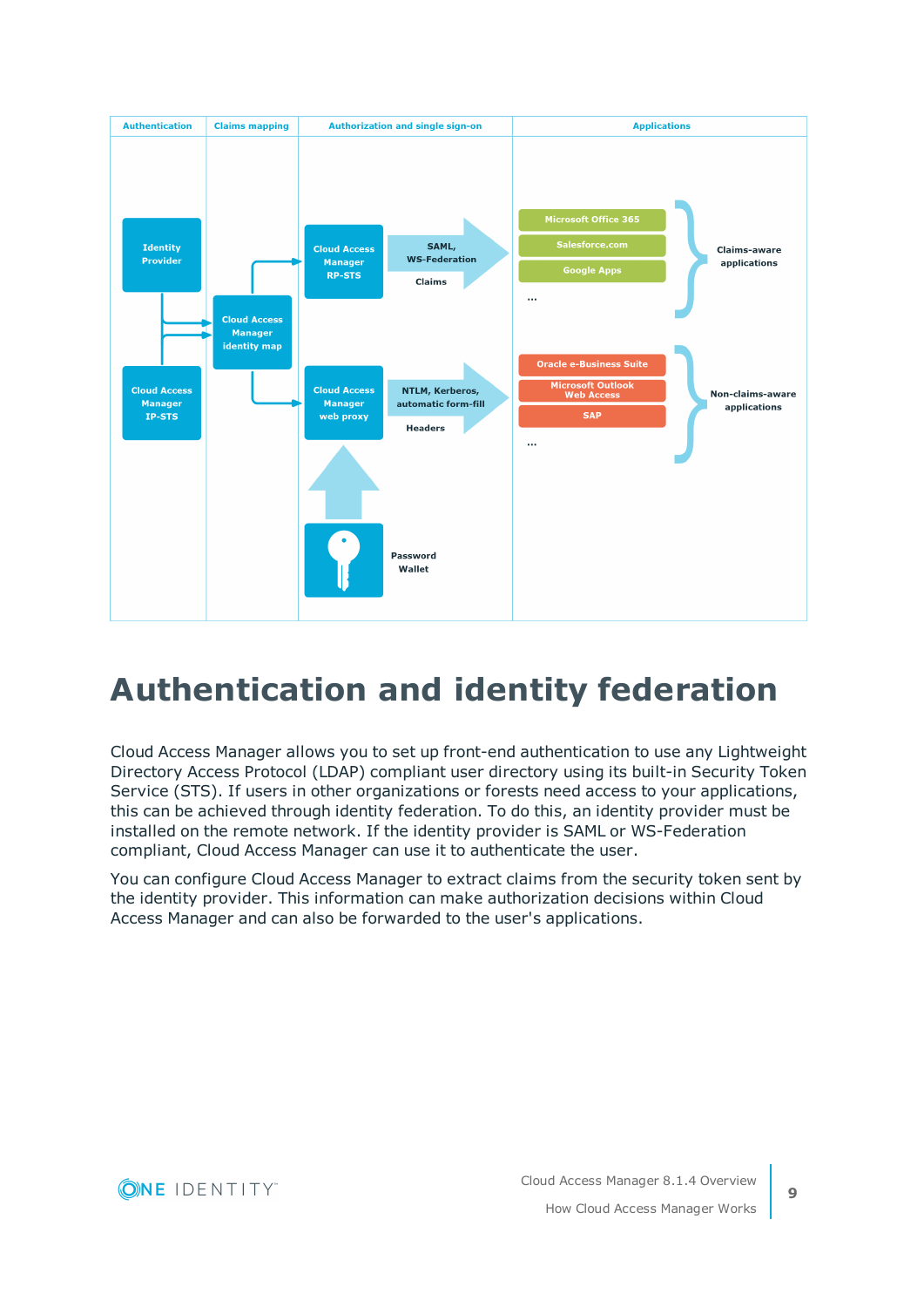

### <span id="page-9-0"></span>**Two-factor authentication**

You can configure Cloud Access Manager to enforce two-factor authentication. When the user attempts to access a Cloud Access Manager resource after entering their username and password, Cloud Access Manager makes a program call to an authentication service such as that provided by One Identity Defender. Cloud Access Manager will broker the authentication request between the user and the authentication service. The user will be asked for additional credentials according to the policy defined at the authentication service. For instance, the authentication service may require the user to enter a one-time password as generated by a handheld authentication device, usually referred to as an authentication token.

Œ NOTE: This feature requires authentication software, for example One Identity Defender, which is compliant with the Remote Authentication Dial-In User Service (RADIUS) protocol.

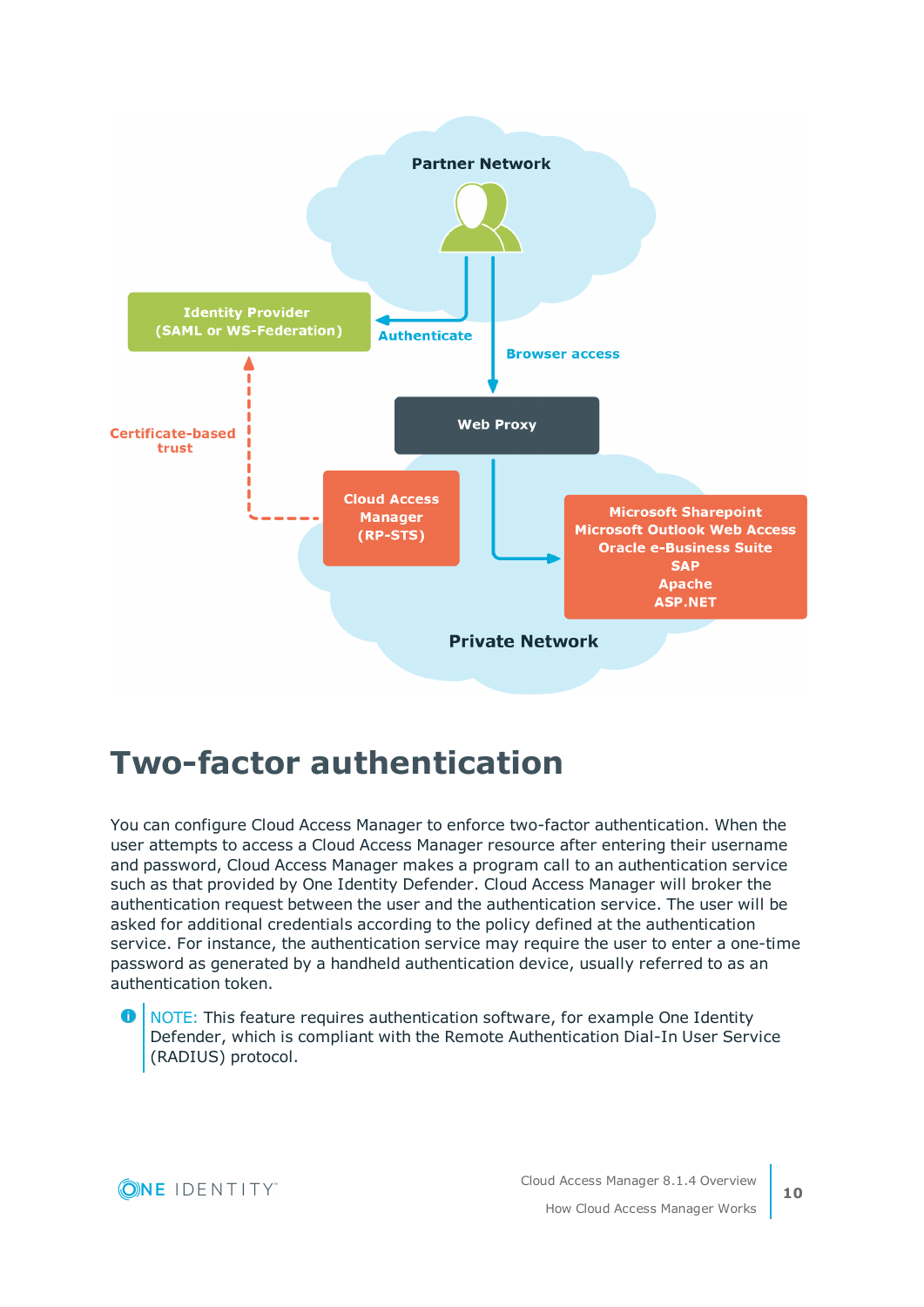# <span id="page-10-0"></span>**Web proxy and password wallet**

Cloud Access Manager's web proxy component runs on a network perimeter and acts as a security gateway between users located on an untrusted network and applications running on a trusted network. It acts as a Secure Sockets Layer (SSL) endpoint relaying Secure HTTP (HTTPS) packets between the user's browser and the web application.



In addition to providing URL-based access control to firewalled applications, the web proxy also protects Cloud Access Manager web components such as the Security Token Service (STS) login pages, application portal and administration interface. The web proxy enforces authentication and authorization policies to applications running on the trusted network.

Because the web proxy stands between the user's browser and the web application, it can automatically log the user onto their applications by learning the user's application credentials, and inserting them when the user launches the application. When you configure an application, you can associate a login page URL with that application.

When the user attempts to access that URL, Cloud Access Manager automatically inserts the stored application user name and password into the appropriate form controls and posts the completed form back to the server. If Cloud Access Manager does not know the user's application credentials it prompts the user for them. The user's application credentials are encrypted in a Password Wallet within Cloud Access Manager's configuration database, the user can view and update the Password Wallet from the Application Portal.

# <span id="page-10-1"></span>**Form-fill single sign-on without a proxy**

While the use of a reverse HTTP proxy is effective as a method of exposing internal applications to external users, it also carries with it an associated cost, such as hardware deployment and maintenance and implies a performance degradation. For this reason if alternatives are available, the use of a reverse proxy solely to effect automated sign on to a web application is not the preferred method.

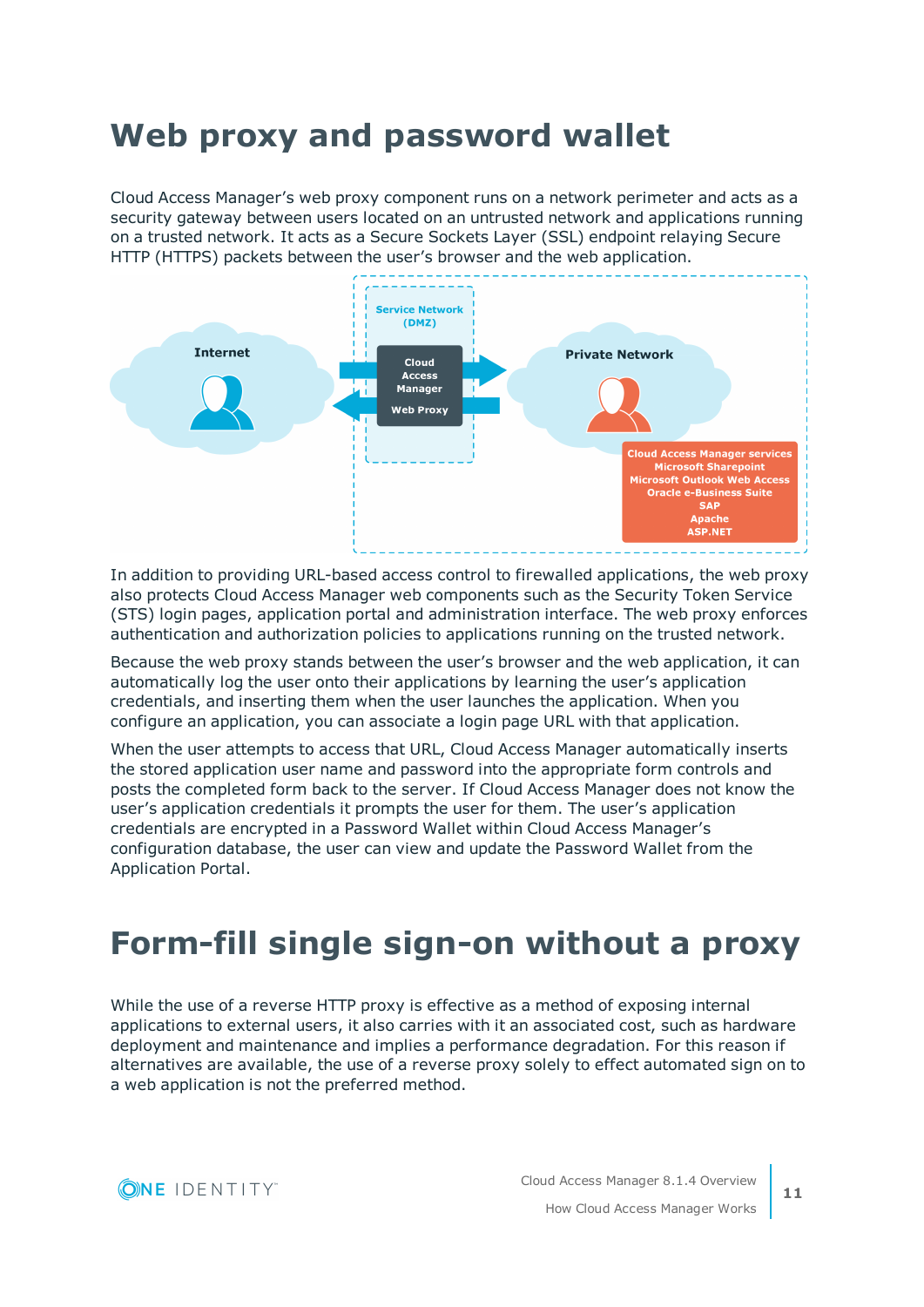Cloud Access Manager makes it possible to launch certain web applications directly from the application portal, without the need to proxy the application. This can be useful in scenarios where extranet access to the application is not required.

# <span id="page-11-0"></span>**Application coverage and support**

Cloud Access Manager offers a number of options for implementing Single Sign-On (SSO) to applications, as well as the ability to expose applications to users using a reverse HTTP proxy.

While the majority of applications are supported using the technologies delivered by Cloud Access Manager, there may be certain applications that are not supported. Please contact Support if you have questions regarding support for any specific application.

**O** NOTE: Public multi-tenant, cloud based applications are subject to change, possibly without warning, and usually beyond the control of the subscribing organization. Since form fill SSO methods can be adversely affected by such changes, we recommended that federated authentication is used in preference, where available.

### <span id="page-11-1"></span>**Just-in-time user account provisioning**

Cloud Access Manager allows users to request their own application accounts. If the user is in a group that is authorized to access a particular application, a user account can be automatically created for them as they select the application from their application catalog and add it to their portal page.

Cloud Access Manager is shipped with directory connectors that allow user accounts to be provisioned from Cloud Access Manager into:

- Google Apps service
- Salesforce.com
- Microsoft Office 365
- **ServiceNow**

When a user adds an application to their portal page by selecting it from their application catalog, Cloud Access Manager automatically checks whether they already have a user account in that application's directory. If the user does not, then an account is created for them using one of Cloud Access Manager's directory connectors.

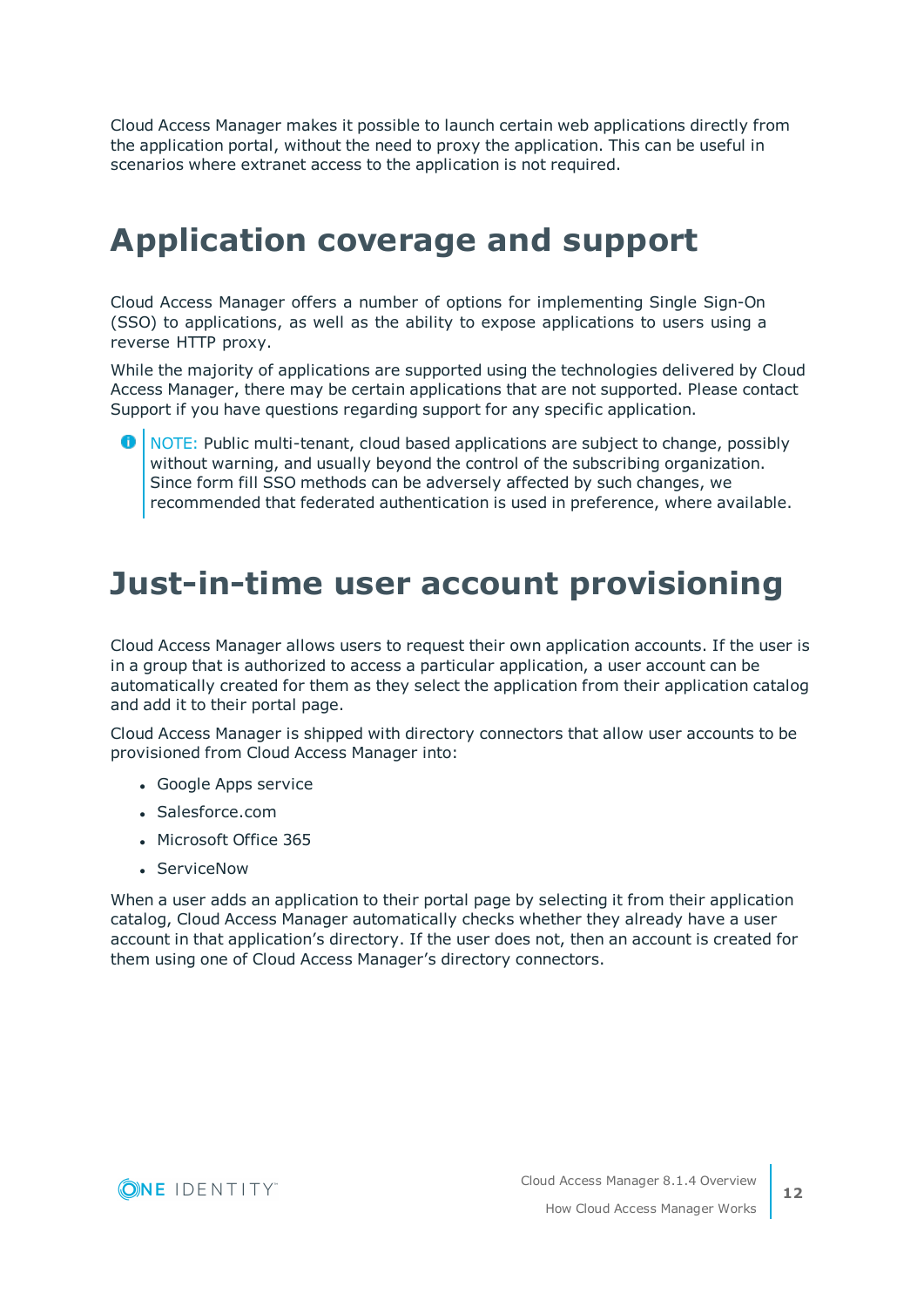# <span id="page-12-0"></span>**vWorkspace integration**

Cloud Access Manager retrieves a list of allowed applications and desktops from the vWorkspace server and displays them on the application portal. The vWorkspace Connector must be installed on the client computer in order to launch a vWorkspace application. This requires vWorkspace 8.0 MR1 Hotfix 362760.

6 NOTE: The vWorkspace software uses an enhanced version of the Microsoft Remote Desktop client to deliver a user environment with a rich media and graphics experience, with applications delivered seamlessly from any number of sources, such as Microsoft Application Virtualization (App-V) or Remote Desktop Services (RDS) servers.

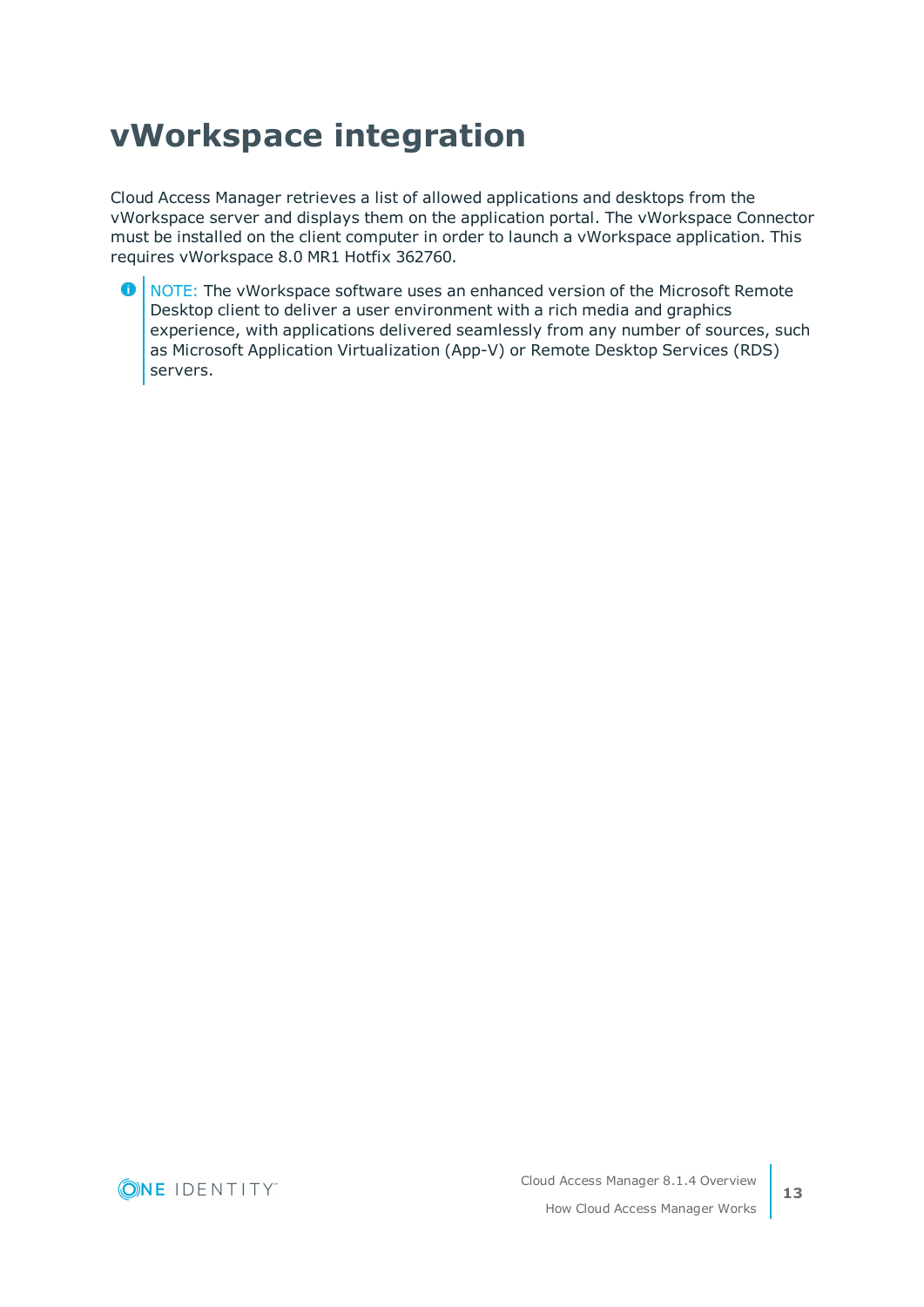## **Summary**

<span id="page-13-0"></span>Cloud Access Manager is the next generation identity bridge, bringing together users, corporate web applications and cloud-based services into a cohesive ecosystem. Your organization makes significant productivity gains in terms of user account management, while access to your systems is protected with the level of security that you need.

Support for identity federation protocols allows you to extend access to your applications from other organizations securely and quickly, and a suite of reporting functions allows you to track, audit, and monitor identity management events, and to also analyze application and account usage.